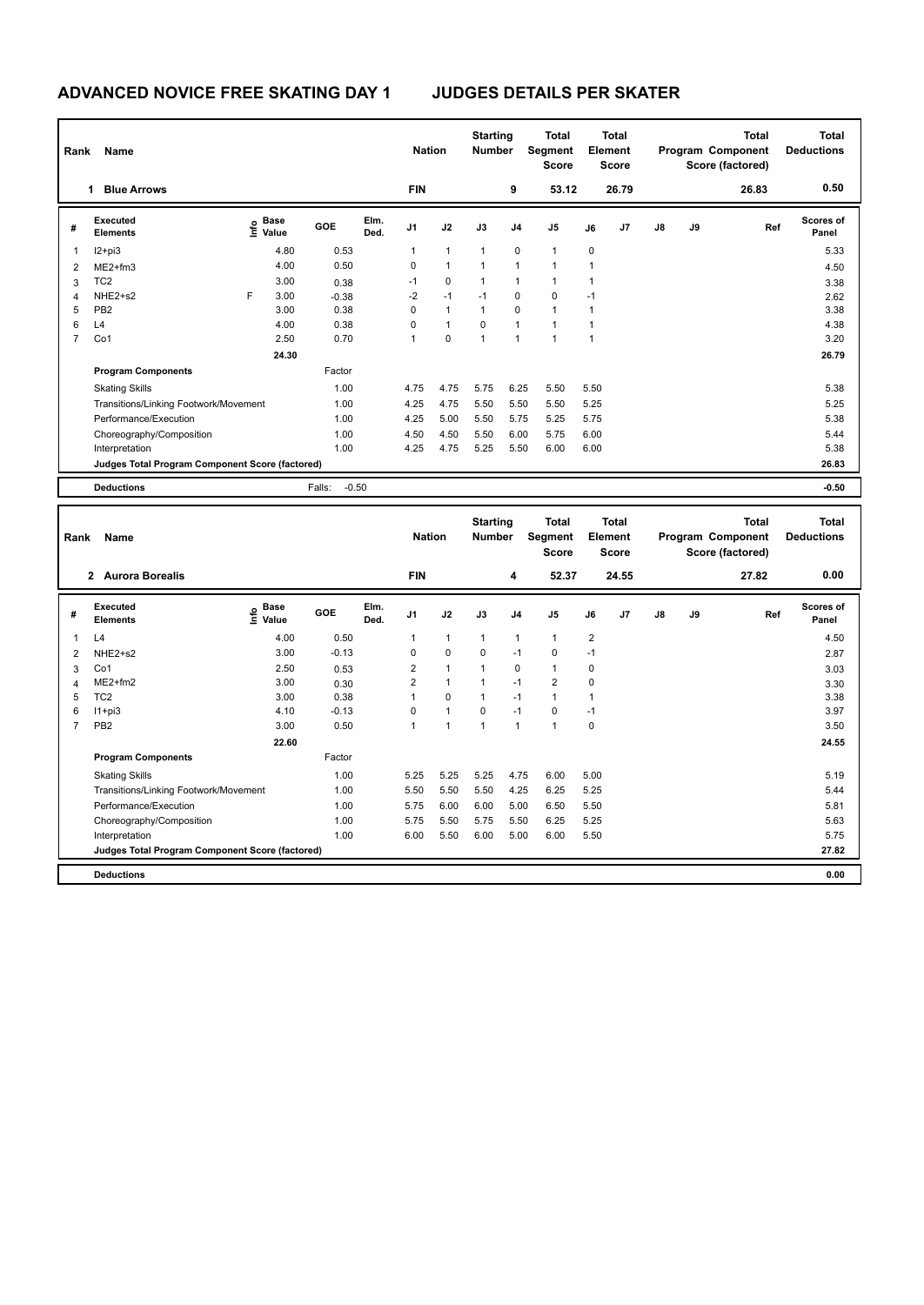| Rank | <b>Name</b>                                     |                                  |        |              | <b>Nation</b>  |                | <b>Starting</b><br><b>Number</b> |                | Total<br>Segment<br><b>Score</b> |      | Total<br>Element<br><b>Score</b> |               |    | Total<br>Program Component<br>Score (factored) | <b>Total</b><br><b>Deductions</b> |
|------|-------------------------------------------------|----------------------------------|--------|--------------|----------------|----------------|----------------------------------|----------------|----------------------------------|------|----------------------------------|---------------|----|------------------------------------------------|-----------------------------------|
|      | <b>Ice Fantasy</b><br>$3^{\circ}$               |                                  |        |              | <b>FIN</b>     |                |                                  | 6              | 50.18                            |      | 23.35                            |               |    | 26.83                                          | 0.00                              |
| #    | Executed<br><b>Elements</b>                     | <b>Base</b><br>e Base<br>⊆ Value | GOE    | Elm.<br>Ded. | J <sub>1</sub> | J2             | J3                               | J <sub>4</sub> | J <sub>5</sub>                   | J6   | J7                               | $\mathsf{J}8$ | J9 | Ref                                            | <b>Scores of</b><br>Panel         |
|      | $12+pi2$                                        | 4.10                             | 0.50   |              | 1              | $\mathbf{1}$   | 1                                | $\overline{1}$ | $\mathbf{1}$                     | 1    |                                  |               |    |                                                | 4.60                              |
| 2    | L4                                              | 4.00                             | 0.50   |              | $\overline{2}$ | $\overline{1}$ | $\overline{1}$                   | $\overline{1}$ | 1                                | 1    |                                  |               |    |                                                | 4.50                              |
| 3    | TC <sub>2</sub>                                 | 3.00                             | 0.25   |              | $\overline{2}$ | $\mathbf 0$    | 0                                | 0              |                                  | 1    |                                  |               |    |                                                | 3.25                              |
| 4    | $ME1 + fm2$                                     | 2.00                             | 0.15   |              |                | $\mathbf 0$    | $\overline{1}$                   | $\overline{1}$ | $\overline{1}$                   | 0    |                                  |               |    |                                                | 2.15                              |
| 5    | Cr1                                             | 2.50                             | 0.35   |              |                | $-1$           | 1                                | $\pmb{0}$      | $\pmb{0}$                        | 1    |                                  |               |    |                                                | 2.85                              |
| 6    | PB <sub>2</sub>                                 | 3.00                             | 0.50   |              | 1              | $\mathbf 0$    | 1                                | $\overline{1}$ | $\mathbf{1}$                     | 1    |                                  |               |    |                                                | 3.50                              |
| 7    | NHE2+s1                                         | 2.50                             | 0.00   |              | 0              | $-1$           | 0                                | 0              | $\pmb{0}$                        | 0    |                                  |               |    |                                                | 2.50                              |
|      |                                                 | 21.10                            |        |              |                |                |                                  |                |                                  |      |                                  |               |    |                                                | 23.35                             |
|      | <b>Program Components</b>                       |                                  | Factor |              |                |                |                                  |                |                                  |      |                                  |               |    |                                                |                                   |
|      | <b>Skating Skills</b>                           |                                  | 1.00   |              | 5.50           | 4.25           | 5.25                             | 4.75           | 5.75                             | 5.25 |                                  |               |    |                                                | 5.19                              |
|      | Transitions/Linking Footwork/Movement           |                                  | 1.00   |              | 5.25           | 4.25           | 5.25                             | 4.75           | 5.75                             | 5.50 |                                  |               |    |                                                | 5.19                              |
|      | Performance/Execution                           |                                  | 1.00   |              | 6.00           | 4.50           | 5.75                             | 5.50           | 5.75                             | 5.50 |                                  |               |    |                                                | 5.63                              |
|      | Choreography/Composition                        |                                  | 1.00   |              | 5.50           | 4.00           | 5.25                             | 5.75           | 5.50                             | 5.50 |                                  |               |    |                                                | 5.44                              |
|      | Interpretation                                  |                                  | 1.00   |              | 5.50           | 4.50           | 5.50                             | 5.50           | 5.00                             | 5.50 |                                  |               |    |                                                | 5.38                              |
|      | Judges Total Program Component Score (factored) |                                  |        |              |                |                |                                  |                |                                  |      |                                  |               |    |                                                | 26.83                             |
|      | <b>Deductions</b>                               |                                  |        |              |                |                |                                  |                |                                  |      |                                  |               |    |                                                | 0.00                              |

| Rank           | Name                                            |                                  |         |              | <b>Nation</b>  |                | <b>Starting</b><br><b>Number</b> |                | <b>Total</b><br>Segment<br><b>Score</b> |             | <b>Total</b><br>Element<br><b>Score</b> |    |    | <b>Total</b><br>Program Component<br>Score (factored) | <b>Total</b><br><b>Deductions</b> |
|----------------|-------------------------------------------------|----------------------------------|---------|--------------|----------------|----------------|----------------------------------|----------------|-----------------------------------------|-------------|-----------------------------------------|----|----|-------------------------------------------------------|-----------------------------------|
|                | 4 Karisma                                       |                                  |         |              | <b>SWE</b>     |                |                                  | 3              | 49.91                                   |             | 23.47                                   |    |    | 26.44                                                 | 0.00                              |
| #              | Executed<br><b>Elements</b>                     | <b>Base</b><br>e Base<br>⊆ Value | GOE     | Elm.<br>Ded. | J <sub>1</sub> | J2             | J3                               | J <sub>4</sub> | J <sub>5</sub>                          | J6          | J7                                      | J8 | J9 | Ref                                                   | <b>Scores of</b><br>Panel         |
| 1              | NHE <sub>2+s1</sub>                             | 2.50                             | $-0.10$ |              | 0              | $-1$           | $\mathbf 0$                      | $-1$           | $\mathbf 0$                             | $\mathbf 0$ |                                         |    |    |                                                       | 2.40                              |
| 2              | $12+pi2$                                        | 4.10                             | 0.13    |              | 0              | $\mathbf 0$    | $\overline{1}$                   | $\mathbf 0$    | $\mathbf{1}$                            | 0           |                                         |    |    |                                                       | 4.23                              |
| 3              | TC <sub>2</sub>                                 | 3.00                             | 0.13    |              | 0              | $\mathbf 0$    | 0                                | 0              | $\mathbf{1}$                            | 1           |                                         |    |    |                                                       | 3.13                              |
| $\overline{4}$ | $ME2+fm2$                                       | 3.00                             | 0.23    |              | $-1$           | $\mathbf{1}$   | $\overline{1}$                   | $\overline{1}$ | $\mathbf{1}$                            | 0           |                                         |    |    |                                                       | 3.23                              |
| 5              | PB <sub>2</sub>                                 | 3.00                             | 0.13    |              | $\Omega$       | $\overline{2}$ | $\overline{1}$                   | $\mathbf 0$    | $\mathbf 0$                             | 0           |                                         |    |    |                                                       | 3.13                              |
| 6              | W <sub>4</sub>                                  | 4.00                             | 0.50    |              |                | 1              |                                  | $\overline{1}$ | $\mathbf{1}$                            | 0           |                                         |    |    |                                                       | 4.50                              |
| $\overline{7}$ | Cr1                                             | 2.50                             | 0.35    |              |                | $\overline{1}$ | $\mathbf 0$                      | $\overline{1}$ | $\mathbf 0$                             | 0           |                                         |    |    |                                                       | 2.85                              |
|                |                                                 | 22.10                            |         |              |                |                |                                  |                |                                         |             |                                         |    |    |                                                       | 23.47                             |
|                | <b>Program Components</b>                       |                                  | Factor  |              |                |                |                                  |                |                                         |             |                                         |    |    |                                                       |                                   |
|                | <b>Skating Skills</b>                           |                                  | 1.00    |              | 4.50           | 5.00           | 5.00                             | 4.75           | 6.00                                    | 5.00        |                                         |    |    |                                                       | 4.94                              |
|                | Transitions/Linking Footwork/Movement           |                                  | 1.00    |              | 4.50           | 4.75           | 5.25                             | 4.75           | 6.00                                    | 5.25        |                                         |    |    |                                                       | 5.00                              |
|                | Performance/Execution                           |                                  | 1.00    |              | 4.75           | 5.50           | 5.50                             | 5.25           | 6.25                                    | 5.50        |                                         |    |    |                                                       | 5.44                              |
|                | Choreography/Composition                        |                                  | 1.00    |              | 4.75           | 5.00           | 5.50                             | 6.00           | 5.75                                    | 6.00        |                                         |    |    |                                                       | 5.56                              |
|                | Interpretation                                  |                                  | 1.00    |              | 4.75           | 5.25           | 5.50                             | 5.50           | 5.75                                    | 5.75        |                                         |    |    |                                                       | 5.50                              |
|                | Judges Total Program Component Score (factored) |                                  |         |              |                |                |                                  |                |                                         |             |                                         |    |    |                                                       | 26.44                             |
|                | <b>Deductions</b>                               |                                  |         |              |                |                |                                  |                |                                         |             |                                         |    |    |                                                       | 0.00                              |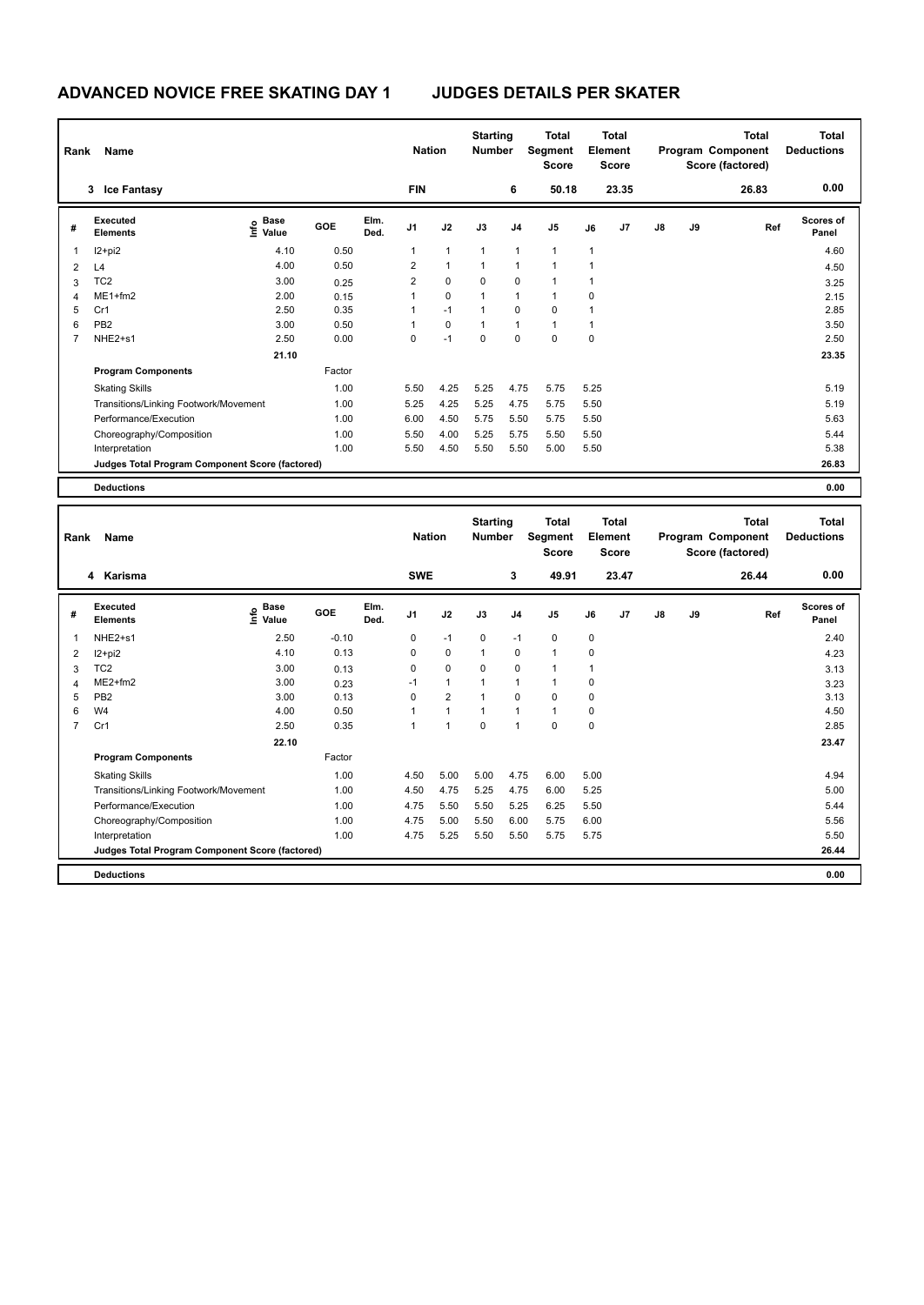|                | <b>Name</b><br>Rank                             |                              |         |              | <b>Nation</b>  |                | <b>Starting</b><br><b>Number</b> |                | <b>Total</b><br>Segment<br><b>Score</b> |              | <b>Total</b><br>Element<br><b>Score</b> |               |    | <b>Total</b><br>Program Component<br>Score (factored) | <b>Total</b><br><b>Deductions</b> |
|----------------|-------------------------------------------------|------------------------------|---------|--------------|----------------|----------------|----------------------------------|----------------|-----------------------------------------|--------------|-----------------------------------------|---------------|----|-------------------------------------------------------|-----------------------------------|
|                | <b>Les Chrysalides</b><br>5                     |                              |         |              | <b>FRA</b>     |                |                                  | 2              | 46.93                                   |              | 23.74                                   |               |    | 23.19                                                 | 0.00                              |
| #              | Executed<br><b>Elements</b>                     | <b>Base</b><br>lnfo<br>Value | GOE     | Elm.<br>Ded. | J <sub>1</sub> | J2             | J3                               | J <sub>4</sub> | J <sub>5</sub>                          | J6           | J <sub>7</sub>                          | $\mathsf{J}8$ | J9 | Ref                                                   | <b>Scores of</b><br>Panel         |
| 1              | Cr1                                             | 2.50                         | 0.00    |              | $-1$           | $\mathbf 0$    | 1                                | $\mathbf 0$    | $\pmb{0}$                               | $\mathbf 0$  |                                         |               |    |                                                       | 2.50                              |
| 2              | PB <sub>2</sub>                                 | 3.00                         | 0.50    |              | $-1$           | $\mathbf{1}$   | 1                                | $\overline{1}$ | 1                                       | $\mathbf{1}$ |                                         |               |    |                                                       | 3.50                              |
| 3              | $12+pi3$                                        | 4.80                         | 0.18    |              | 0              | $\mathbf 0$    | 1                                | $\mathbf 0$    | $\mathbf 0$                             | 1            |                                         |               |    |                                                       | 4.98                              |
| 4              | $ME2+fm2$                                       | 3.00                         | 0.08    |              | 0              | $\mathbf 0$    | 0                                | $\mathbf 0$    | $\mathbf{1}$                            | 1            |                                         |               |    |                                                       | 3.08                              |
| 5              | TC <sub>2</sub>                                 | 3.00                         | 0.25    |              | 1              | $\mathbf 0$    | $\mathbf 0$                      | $\pmb{0}$      | $\mathbf{1}$                            | 1            |                                         |               |    |                                                       | 3.25                              |
| 6              | NHE2+s1                                         | 2.50                         | $-0.20$ |              | $-1$           | 0              | 0                                | $-1$           | 0                                       | $-1$         |                                         |               |    |                                                       | 2.30                              |
| $\overline{7}$ | L4                                              | 4.00                         | 0.13    |              | 0              | $\overline{1}$ | 0                                | 0              | $\pmb{0}$                               | 1            |                                         |               |    |                                                       | 4.13                              |
|                |                                                 | 22.80                        |         |              |                |                |                                  |                |                                         |              |                                         |               |    |                                                       | 23.74                             |
|                | <b>Program Components</b>                       |                              | Factor  |              |                |                |                                  |                |                                         |              |                                         |               |    |                                                       |                                   |
|                | <b>Skating Skills</b>                           |                              | 1.00    |              | 3.50           | 4.00           | 5.00                             | 4.50           | 5.25                                    | 5.50         |                                         |               |    |                                                       | 4.69                              |
|                | Transitions/Linking Footwork/Movement           |                              | 1.00    |              | 3.25           | 4.00           | 4.75                             | 4.25           | 5.00                                    | 5.50         |                                         |               |    |                                                       | 4.50                              |
|                | Performance/Execution                           |                              | 1.00    |              | 3.75           | 4.50           | 4.50                             | 5.00           | 5.25                                    | 5.75         |                                         |               |    |                                                       | 4.81                              |
|                | Choreography/Composition                        |                              | 1.00    |              | 3.25           | 4.25           | 4.75                             | 5.00           | 5.25                                    | 6.00         |                                         |               |    |                                                       | 4.81                              |
|                | Interpretation                                  |                              | 1.00    |              | 3.75           | 4.00           | 4.00                             | 4.50           | 5.00                                    | 6.25         |                                         |               |    |                                                       | 4.38                              |
|                | Judges Total Program Component Score (factored) |                              |         |              |                |                |                                  |                |                                         |              |                                         |               |    |                                                       | 23.19                             |
|                | <b>Deductions</b>                               |                              |         |              |                |                |                                  |                |                                         |              |                                         |               |    |                                                       | 0.00                              |

| Rank           | Name                                            |                            |         |              | <b>Nation</b>  |              | <b>Starting</b><br><b>Number</b> |                | Total<br>Segment<br><b>Score</b> |              | Total<br>Element<br><b>Score</b> |               |    | Total<br>Program Component<br>Score (factored) | <b>Total</b><br><b>Deductions</b> |
|----------------|-------------------------------------------------|----------------------------|---------|--------------|----------------|--------------|----------------------------------|----------------|----------------------------------|--------------|----------------------------------|---------------|----|------------------------------------------------|-----------------------------------|
|                | <b>Team Together</b><br>6                       |                            |         |              | <b>SWE</b>     |              |                                  | 5              | 42.14                            |              | 19.63                            |               |    | 22.51                                          | 0.00                              |
| #              | Executed<br><b>Elements</b>                     | e Base<br>E Value<br>Value | GOE     | Elm.<br>Ded. | J <sub>1</sub> | J2           | J3                               | J <sub>4</sub> | J <sub>5</sub>                   | J6           | J <sub>7</sub>                   | $\mathsf{J}8$ | J9 | Ref                                            | <b>Scores of</b><br>Panel         |
| 1              | PB <sub>1</sub>                                 | 2.00                       | 0.00    |              | 0              | $\mathbf 0$  | 0                                | $-1$           | 0                                | 0            |                                  |               |    |                                                | 2.00                              |
| 2              | TC <sub>1</sub>                                 | 2.00                       | $-0.08$ |              | $-1$           | $\Omega$     | $\Omega$                         | $-2$           | $\Omega$                         | 0            |                                  |               |    |                                                | 1.92                              |
| 3              | $ME2+fm1$                                       | 2.00                       | 0.00    |              | 0              | $\mathbf 0$  | $\mathbf{1}$                     | 0              | 0                                | 0            |                                  |               |    |                                                | 2.00                              |
| 4              | $I2 + pi3$                                      | 4.80                       | 0.00    |              | $\Omega$       | $\mathbf{1}$ | $\Omega$                         | $\mathbf 0$    | $\Omega$                         | 0            |                                  |               |    |                                                | 4.80                              |
| 5              | NHE <sub>2+s1</sub>                             | 2.50                       | $-0.40$ |              | $-1$           | 0            | $-1$                             | $-1$           | $-1$                             | $-1$         |                                  |               |    |                                                | 2.10                              |
| 6              | W <sub>4</sub>                                  | 4.00                       | 0.13    |              |                | $\mathbf 0$  | $\Omega$                         | $\mathbf{1}$   | 0                                | 0            |                                  |               |    |                                                | 4.13                              |
| $\overline{7}$ | Cr1                                             | 2.50                       | 0.18    |              | 1              | $\mathbf 0$  | $\Omega$                         | $\Omega$       | $\Omega$                         | $\mathbf{1}$ |                                  |               |    |                                                | 2.68                              |
|                |                                                 | 19.80                      |         |              |                |              |                                  |                |                                  |              |                                  |               |    |                                                | 19.63                             |
|                | <b>Program Components</b>                       |                            | Factor  |              |                |              |                                  |                |                                  |              |                                  |               |    |                                                |                                   |
|                | <b>Skating Skills</b>                           |                            | 1.00    |              | 4.25           | 4.75         | 4.75                             | 4.50           | 4.75                             | 4.75         |                                  |               |    |                                                | 4.69                              |
|                | Transitions/Linking Footwork/Movement           |                            | 1.00    |              | 4.00           | 4.25         | 4.25                             | 4.25           | 3.75                             | 4.50         |                                  |               |    |                                                | 4.19                              |
|                | Performance/Execution                           |                            | 1.00    |              | 4.50           | 5.25         | 4.50                             | 4.75           | 4.25                             | 5.00         |                                  |               |    |                                                | 4.69                              |
|                | Choreography/Composition                        |                            | 1.00    |              | 4.25           | 5.00         | 4.50                             | 4.50           | 4.50                             | 5.00         |                                  |               |    |                                                | 4.63                              |
|                | Interpretation                                  |                            | 1.00    |              | 4.25           | 4.50         | 3.75                             | 4.25           | 4.25                             | 5.00         |                                  |               |    |                                                | 4.31                              |
|                | Judges Total Program Component Score (factored) |                            |         |              |                |              |                                  |                |                                  |              |                                  |               |    |                                                | 22.51                             |
|                | <b>Deductions</b>                               |                            |         |              |                |              |                                  |                |                                  |              |                                  |               |    |                                                | 0.00                              |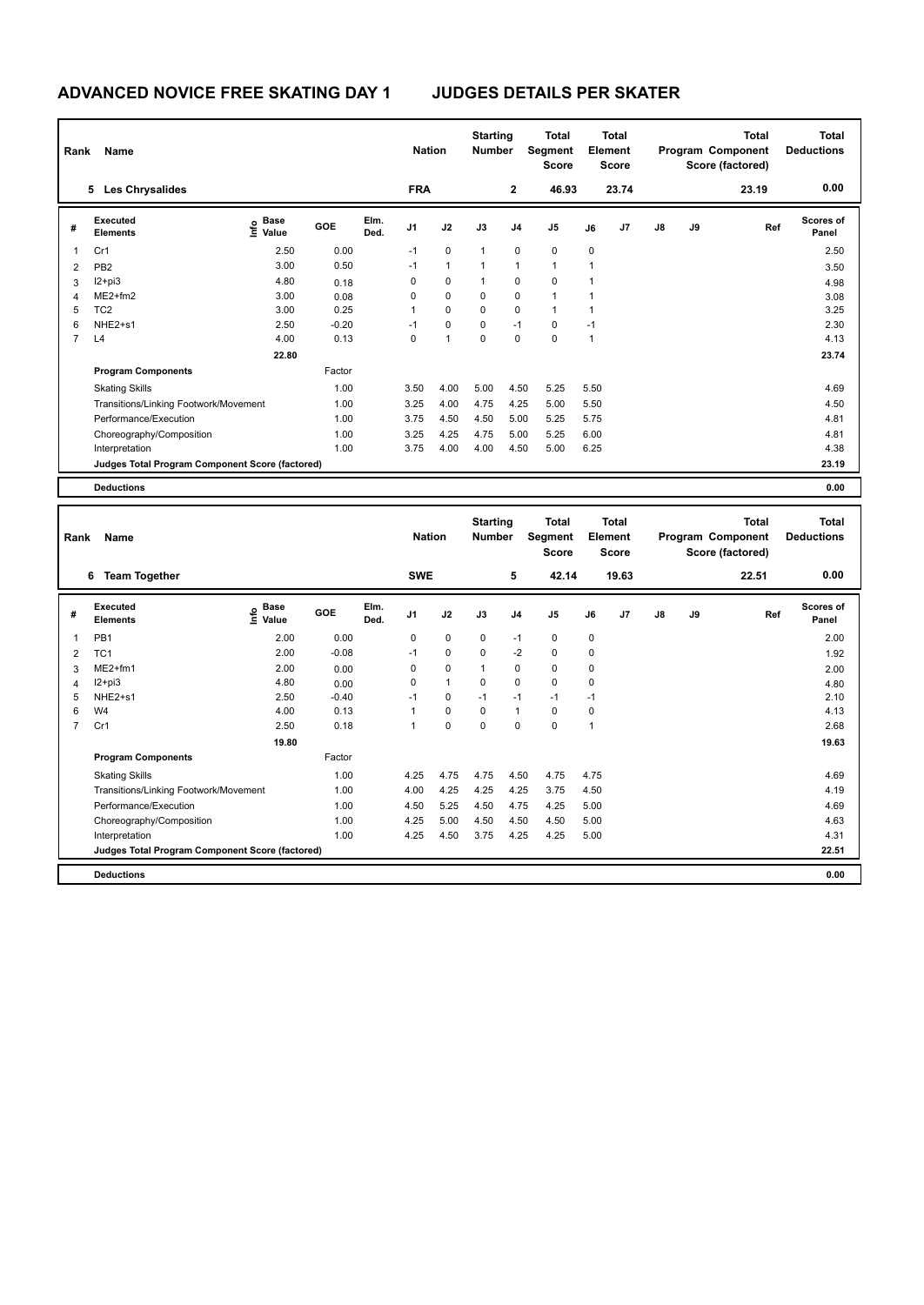| Rank           | Name                                            |      |                      |                   |              | <b>Nation</b>  |                | <b>Starting</b><br><b>Number</b> |                | <b>Total</b><br>Segment<br><b>Score</b> | Element     | <b>Total</b><br><b>Score</b> | <b>Total</b><br>Program Component<br>Score (factored)<br>20.13 |    |     | <b>Total</b><br><b>Deductions</b> |
|----------------|-------------------------------------------------|------|----------------------|-------------------|--------------|----------------|----------------|----------------------------------|----------------|-----------------------------------------|-------------|------------------------------|----------------------------------------------------------------|----|-----|-----------------------------------|
|                | <b>Team Limelight</b><br>$\overline{7}$         |      |                      |                   |              | <b>SWE</b>     |                |                                  | 1              | 38.63                                   |             | 19.00                        |                                                                |    |     | 0.50                              |
| #              | Executed<br><b>Elements</b>                     | lnfo | <b>Base</b><br>Value | GOE               | Elm.<br>Ded. | J <sub>1</sub> | J2             | J3                               | J <sub>4</sub> | J <sub>5</sub>                          | J6          | J7                           | $\mathsf{J}8$                                                  | J9 | Ref | <b>Scores of</b><br>Panel         |
| 1              | Cr1                                             |      | 2.50                 | 0.18              |              | 0              | $\overline{1}$ | 0                                | $-1$           | 0                                       | 1           |                              |                                                                |    |     | 2.68                              |
| $\overline{2}$ | L4                                              |      | 4.00                 | 0.00              |              | 0              | $\overline{1}$ | $\mathbf 0$                      | $\mathbf 0$    | $\mathbf 0$                             | $\mathbf 0$ |                              |                                                                |    |     | 4.00                              |
| 3              | TC <sub>1</sub>                                 | F    | 2.00                 | $-0.38$           |              | $-1$           | $-2$           | $-1$                             | $-1$           | $-2$                                    | $-1$        |                              |                                                                |    |     | 1.62                              |
| $\overline{4}$ | $ME2+fm1$                                       |      | 2.00                 | $-0.10$           |              | -1             | $-1$           | $-1$                             | 0              | $\mathbf{1}$                            | $\mathbf 0$ |                              |                                                                |    |     | 1.90                              |
| 5              | PB <sub>2</sub>                                 |      | 3.00                 | 0.00              |              | 0              | $\mathbf 0$    | $\Omega$                         | $-1$           | $\mathbf 0$                             | $\Omega$    |                              |                                                                |    |     | 3.00                              |
| 6              | NHE2+s1                                         |      | 2.50                 | $-0.30$           |              | 0              | $-1$           | $-1$                             | $-1$           | $\mathbf 0$                             | $-1$        |                              |                                                                |    |     | 2.20                              |
| $\overline{7}$ | $12 + pi2$                                      |      | 4.10                 | $-0.50$           |              | $-1$           | $-1$           | $-2$                             | $-1$           | $-1$                                    | $-1$        |                              |                                                                |    |     | 3.60                              |
|                |                                                 |      | 20.10                |                   |              |                |                |                                  |                |                                         |             |                              |                                                                |    |     | 19.00                             |
|                | <b>Program Components</b>                       |      |                      | Factor            |              |                |                |                                  |                |                                         |             |                              |                                                                |    |     |                                   |
|                | <b>Skating Skills</b>                           |      |                      | 1.00              |              | 3.50           | 3.00           | 4.00                             | 4.25           | 4.25                                    | 4.50        |                              |                                                                |    |     | 4.00                              |
|                | Transitions/Linking Footwork/Movement           |      |                      | 1.00              |              | 3.50           | 3.50           | 4.25                             | 3.50           | 3.75                                    | 5.00        |                              |                                                                |    |     | 3.75                              |
|                | Performance/Execution                           |      |                      | 1.00              |              | 3.75           | 3.25           | 3.75                             | 4.00           | 4.50                                    | 4.50        |                              |                                                                |    |     | 4.00                              |
|                | Choreography/Composition                        |      |                      | 1.00              |              | 4.00           | 3.00           | 4.50                             | 5.00           | 4.25                                    | 5.25        |                              |                                                                |    |     | 4.44                              |
|                | Interpretation                                  |      |                      | 1.00              |              | 3.75           | 3.25           | 4.25                             | 3.50           | 4.25                                    | 4.75        |                              |                                                                |    |     | 3.94                              |
|                | Judges Total Program Component Score (factored) |      |                      |                   |              |                |                |                                  |                |                                         |             |                              |                                                                |    |     | 20.13                             |
|                | <b>Deductions</b>                               |      |                      | $-0.50$<br>Falls: |              |                |                |                                  |                |                                         |             |                              |                                                                |    |     | $-0.50$                           |

| Rank           | Name                                            |      |                      |                   |              | <b>Nation</b>  |              | <b>Starting</b><br><b>Number</b> |                | <b>Total</b><br>Segment<br><b>Score</b> | Element | <b>Total</b><br><b>Score</b> |               |    | <b>Total</b><br>Program Component<br>Score (factored) | Total<br><b>Deductions</b> |
|----------------|-------------------------------------------------|------|----------------------|-------------------|--------------|----------------|--------------|----------------------------------|----------------|-----------------------------------------|---------|------------------------------|---------------|----|-------------------------------------------------------|----------------------------|
|                | 8<br><b>Team Harmony</b>                        |      |                      |                   |              | <b>SWE</b>     |              |                                  | 8              | 35.76                                   |         | 18.94                        |               |    | 17.32                                                 | 0.50                       |
| #              | Executed<br><b>Elements</b>                     | ١ifo | <b>Base</b><br>Value | GOE               | Elm.<br>Ded. | J <sub>1</sub> | J2           | J3                               | J <sub>4</sub> | J <sub>5</sub>                          | J6      | J <sub>7</sub>               | $\mathsf{J}8$ | J9 | Ref                                                   | Scores of<br>Panel         |
| 1              | TC <sub>1</sub>                                 |      | 2.00                 | $-0.15$           |              | 0              | $-1$         | $-1$                             | $-1$           | $\mathbf 0$                             | 0       |                              |               |    |                                                       | 1.85                       |
| 2              | PB <sub>2</sub>                                 |      | 3.00                 | $-0.25$           |              | $-1$           | $\mathbf{1}$ | $-1$                             | $\pmb{0}$      | 0                                       | $-1$    |                              |               |    |                                                       | 2.75                       |
| 3              | $12+pi3$                                        |      | 4.80                 | $-0.18$           |              | $\Omega$       | $\mathbf{1}$ | $\Omega$                         | $-1$           | $-1$                                    | 0       |                              |               |    |                                                       | 4.62                       |
| 4              | W4                                              |      | 4.00                 | $-0.25$           |              | 0              | $-1$         | 0                                | $\pmb{0}$      | $-1$                                    | $-1$    |                              |               |    |                                                       | 3.75                       |
| 5              | NHE <sub>2+s1</sub>                             | F    | 2.50                 | $-0.80$           |              | $-2$           | $-2$         | $-2$                             | $-2$           | $-2$                                    | $-2$    |                              |               |    |                                                       | 1.70                       |
| 6              | ME2+fm1                                         |      | 2.00                 | $-0.15$           |              | $-1$           | $-2$         | $\mathbf 0$                      | $-1$           | 0                                       | $-1$    |                              |               |    |                                                       | 1.85                       |
| $\overline{7}$ | Co1                                             |      | 2.50                 | $-0.08$           |              | $\Omega$       | $\mathbf 0$  | $\mathbf 0$                      | $-1$           | $\mathbf 0$                             | $-1$    |                              |               |    |                                                       | 2.42                       |
|                |                                                 |      | 20.80                |                   |              |                |              |                                  |                |                                         |         |                              |               |    |                                                       | 18.94                      |
|                | <b>Program Components</b>                       |      |                      | Factor            |              |                |              |                                  |                |                                         |         |                              |               |    |                                                       |                            |
|                | <b>Skating Skills</b>                           |      |                      | 1.00              |              | 3.00           | 2.75         | 3.25                             | 4.25           | 4.00                                    | 3.50    |                              |               |    |                                                       | 3.44                       |
|                | Transitions/Linking Footwork/Movement           |      |                      | 1.00              |              | 3.00           | 2.75         | 3.25                             | 4.00           | 4.25                                    | 3.25    |                              |               |    |                                                       | 3.38                       |
|                | Performance/Execution                           |      |                      | 1.00              |              | 3.25           | 2.75         | 3.25                             | 4.00           | 4.00                                    | 3.75    |                              |               |    |                                                       | 3.56                       |
|                | Choreography/Composition                        |      |                      | 1.00              |              | 3.00           | 3.00         | 3.00                             | 4.50           | 4.50                                    | 4.00    |                              |               |    |                                                       | 3.63                       |
|                | Interpretation                                  |      |                      | 1.00              |              | 3.00           | 2.50         | 2.75                             | 4.00           | 4.00                                    | 3.50    |                              |               |    |                                                       | 3.31                       |
|                | Judges Total Program Component Score (factored) |      |                      |                   |              |                |              |                                  |                |                                         |         |                              |               |    |                                                       | 17.32                      |
|                | <b>Deductions</b>                               |      |                      | Falls:<br>$-0.50$ |              |                |              |                                  |                |                                         |         |                              |               |    |                                                       | $-0.50$                    |